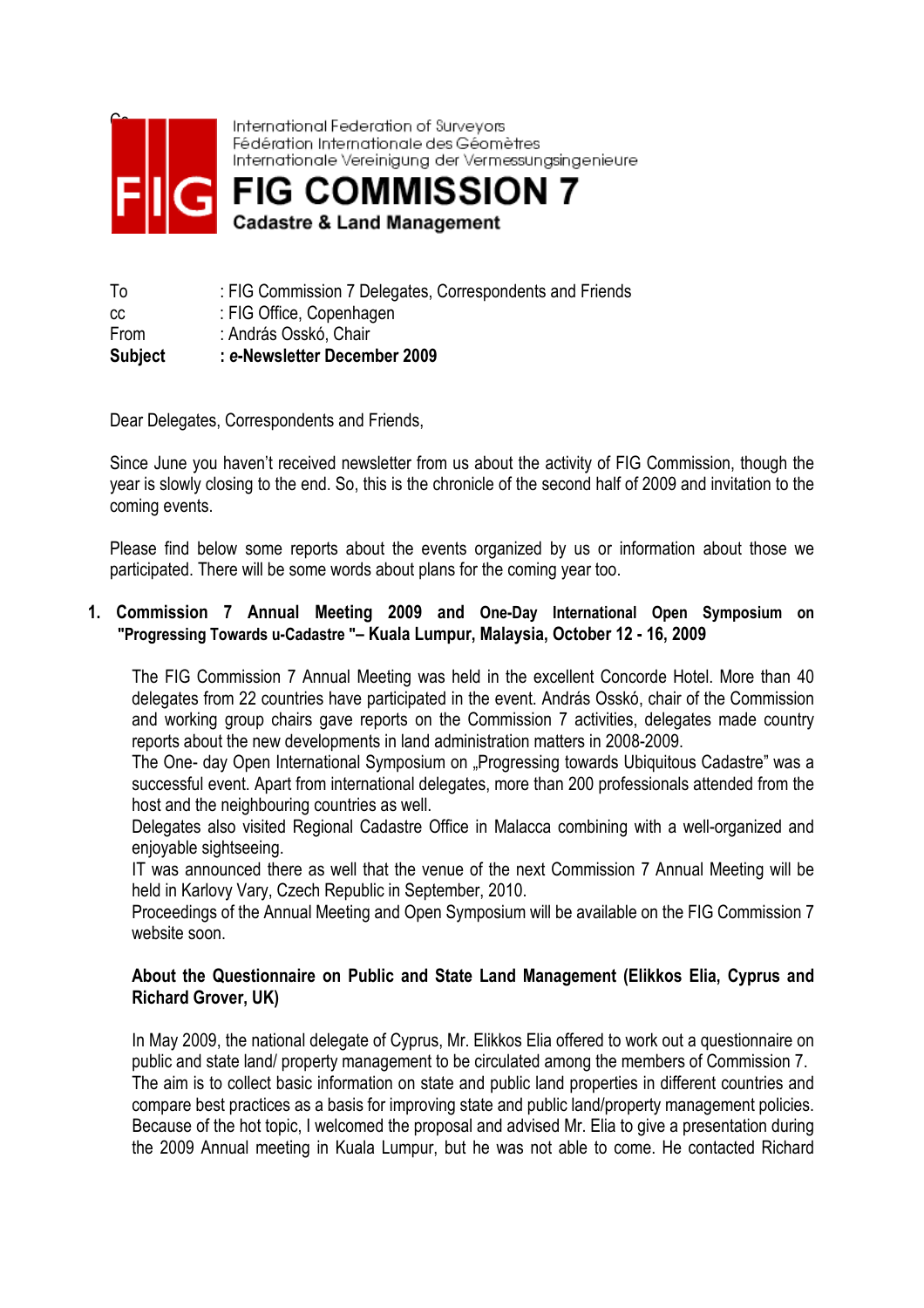Grover UK delegate to Commission 7 who is an expert in the theme to revise the questionnaire and give a presentation during the Kuala Lumpur Annual meeting.

Richard gave a presentation about the topic and finalized the questionnaire, which will be circulated soon. I encourage delegates to complete and return it to Richard allowing Commission 7 to deal with this important topic in the future.

## 2. 7th FIG Regional Conference Hanoi, Vietnam: 19-22 October 2009

The 7<sup>th</sup> FIG Regional Conference was held in Hanoi, Vietnam, 19-22 October 2009, immediately after Commission 7 Annual Meeting 2009 held in Kuala Lumpur, Malaysia, 12-16 October.

 The FIG Regional Conference was organized jointly by FIG and the Viet Nam Association of Geodesy, Cartography and Remote Sensing, VGCR.

The regional conference focused mainly on land administration, land governance and environmental issues, and expected contributions especially from Commission 7.

Almost 400 people from 52 countries attended the conference. The event included a two-day Regional Consultation Meeting on "FAO Voluntary Guidelines for responsible governance of tenure of land and other natural resources". More than 70 experts participated in the meeting from Asia. There were 50 technical sessions with more than 150 presentations. Unfortunately, some of the presentations have been cancelled due to the absence of the presenters.

Commission 7 was the major contributor to the technical sessions. There were six "clear" Commission 7 sessions and several joint sessions with Commission 3, 8, and 9. Thank you very much for the contributions of all participants and presenters.

### 3. Conference on "Citizens' Rights to the Real Property" – 30. November – 1. December 2009. Chisinau, Moldova

The conference was organized by the "State Cadastre Agency of Moldova" and supported by FIG Commission 7 and 3. The conference closed a three year "The Technical Assistance to Support Moldova First Cadastre Project" supported by SIDA.

The conference was a successful event with participation of the World Bank, WPLA, CLGE, EU and the representatives of donor agencies. Dutch Kadaster and Norwegian Mapping Authority supported the conference by giving presentations. Many professionals from the neighbouring countries also attended the event. András Osskó, chair of Commission 7 and Daniel Steudler, chair of Comm. 7 Working group 3 participated in the conference and presented papers. Commission 3 was represented by the chair, Chryssy Potsiu.

# Coming Events – 2010

# 1. FIG Congress "Facing the Challenges – Building the Capacity", Sydney, Australia, 11-16 April 2010

Objectives of the FIG Congress 2010, Sydney:

Recognizing the need for sustainable development and the collective, intergenerational and cultural values of customary land, to

• Review the latest thinking and development on customary land use, development and conservation,